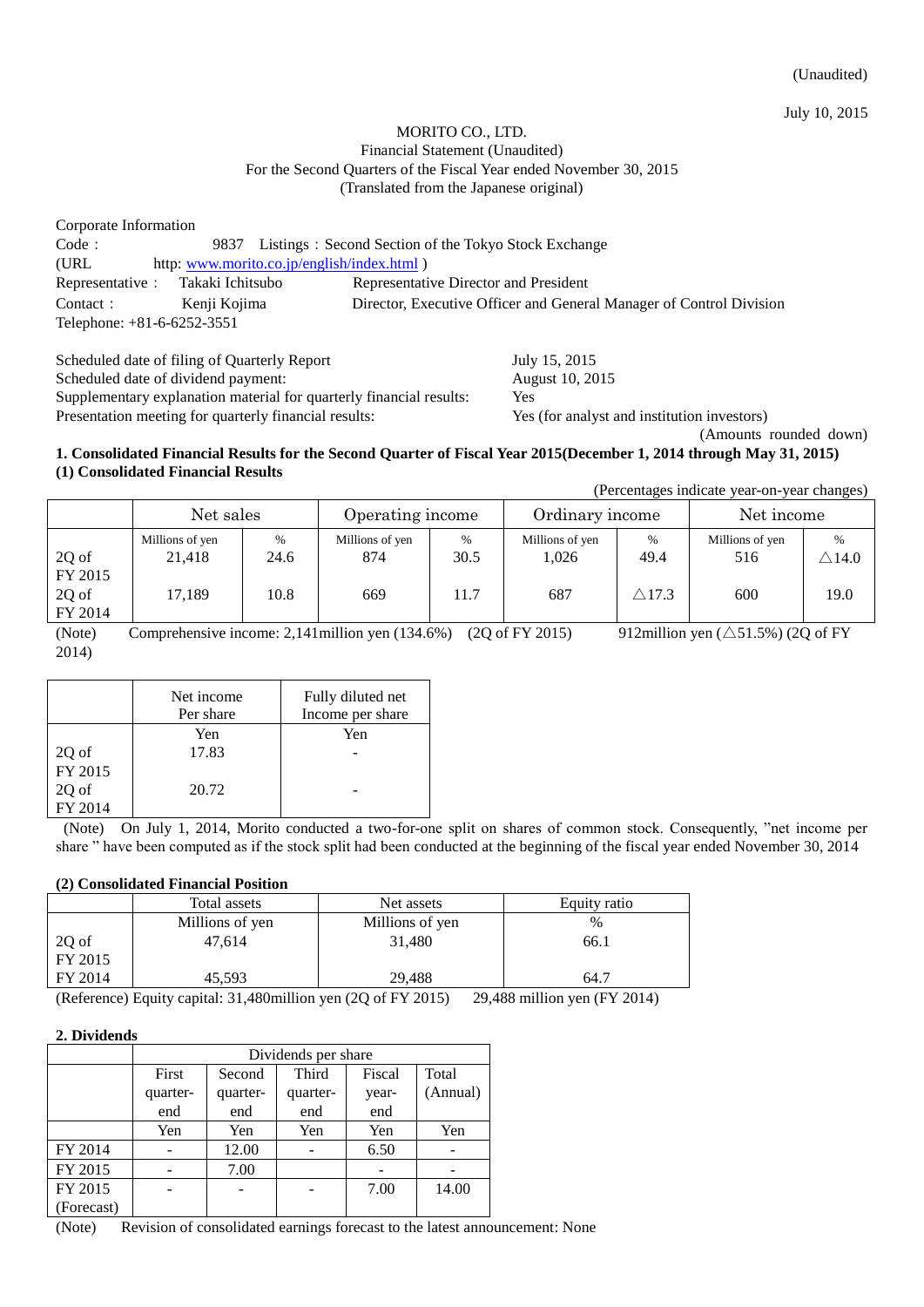On July 1, 2014, Morito conducted a two-for-one split on shares of common stock. Consequently, Year-end dividends for fiscal year ended November 30, 2014, are indicated at the amounts after the stock split.

### **3. Consolidated Forecast for FY 2015 (December 1, 2014 through November 30, 2015)**

| (Percentages represent changes from corresponding period of previous year) |                                      |      |                 |      |                 |      |
|----------------------------------------------------------------------------|--------------------------------------|------|-----------------|------|-----------------|------|
|                                                                            | <b>Net Sales</b><br>Operating income |      |                 |      | Ordinary profit |      |
|                                                                            | Millions of yen                      | %    | Millions of yen | $\%$ | Millions of yen | $\%$ |
| Full year                                                                  | 43,000                               | 19.9 | 2.000           | 39.9 | 2.100           |      |

|           | Net income      |               | Net income per share |
|-----------|-----------------|---------------|----------------------|
|           | Millions of yen | $\frac{0}{0}$ | Yen                  |
| Full year | .400            | 10.2          | 48.32                |

(Note) Revision of consolidated earnings forecast to the latest announcement: No

\*Notes

(1) Changes of important subsidiaries during the period (changes of specific subsidiaries in accordance with changes in the scope of consolidation): None

Newly included: None

Extended company: None

(2) Adoption of special accounting treatment for preparing quarterly consolidated financial statements: None

(3) Changes in accounting policies and changes or restatement of accounting estimates

| (i)   | Changes in accounting policies caused by revision of accounting standards: | Yes  |
|-------|----------------------------------------------------------------------------|------|
| (ii)  | Changes in accounting policies other than (i):                             | None |
| (iii) | Changes in accounting estimates:                                           | None |
| (iv)  | Restatements:                                                              | None |

(Note) For details, please refer to 'Matters Concerning Summary Information (Note) (3) Changes in accounting policy, Changes in accounting estimates and Revision restated' on page 3 of the Attachment.

#### (4) Number of outstanding shares (common shares)

- (i) Number of outstanding shares, including treasury shares at end of period:
	- 30,800,000 shares (as of May 31, 2015) 30,800,000 shares (as of November 30, 2014)
- (ii) Number of shares of treasury stock at end of period:
	- 1,826,506 shares (as of May 31, 2015)

1,826,516 shares (as of November 30, 2014)

(iii) Average outstanding number of shares during the period:

28,973,489 shares (the Second quarter of FY 2015)

28,973,560 shares (the Second quarter of FY 2014)

(Note) On July 1, 2014, Morito conducted a two-for-one split on shares of common stock. Consequently, the number of end of the period treasury stock shares, and the average number of shares during the period are calculated on the assumption that the said stock split was implemented at the beginning of the previous fiscal year.

\*Status of execution of the quarterly review of financial statement

At the time of publication of this quarterly financial results release, the review procedures for the quarterly financial statements based on the Financial Instruments and Exchange Law were completed.

#### \*Disclosure and other special notes regarding performance forecasts

The forecast above are based on information available to management as of the date on which these performance-related figures were disclosed, and various factors may cause actual results to differ from these forecasts. For issues to keep in mind when using the forecasts and criteria conditioned upon the forecasts, please refer to["1](#page-3-0)[Qualitative Information for the Period](#page-3-0)  [under Review](#page-3-0)[\(1\) Business Performance](#page-3-0)" on page 4

We have also introduced "Stock Granting Trust (J-ESOP)"and "Board Incentive Plan". Consequently, the shares held by Trust and Custody Service Bank, ltd. and The Master Trust Bank of Japan, ltd. are included in the treasury shares.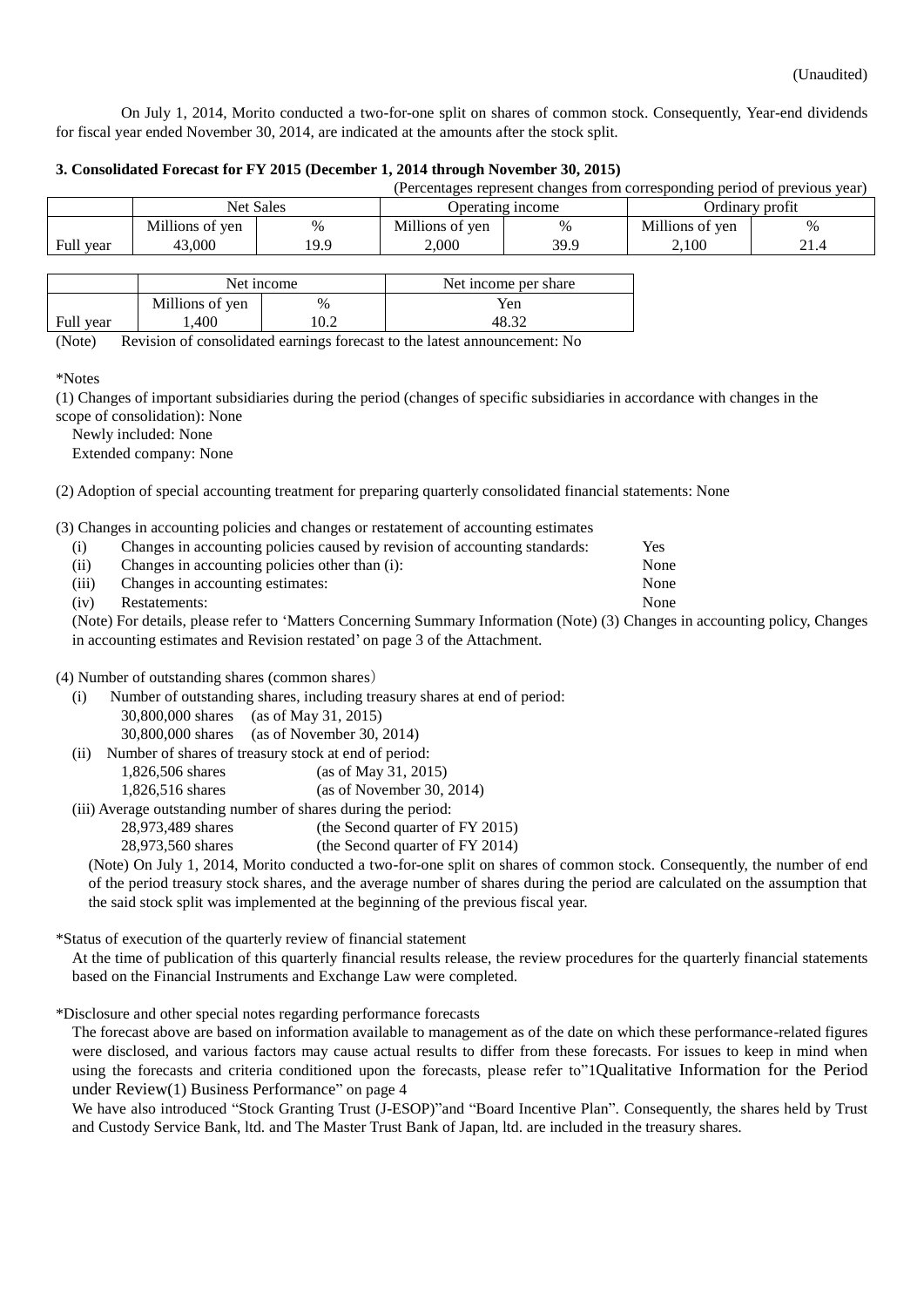# Index

| 1.                                                                                                      |  |
|---------------------------------------------------------------------------------------------------------|--|
|                                                                                                         |  |
|                                                                                                         |  |
| 2.                                                                                                      |  |
|                                                                                                         |  |
| (2) Adoption of Special Accounting Treatment for Preparing Quarterly Consolidated Financial Statement 5 |  |
|                                                                                                         |  |
|                                                                                                         |  |
| 3.                                                                                                      |  |
| (1)                                                                                                     |  |
| (2)                                                                                                     |  |
|                                                                                                         |  |
|                                                                                                         |  |
| (3)                                                                                                     |  |
| (4)                                                                                                     |  |
|                                                                                                         |  |
|                                                                                                         |  |
|                                                                                                         |  |
|                                                                                                         |  |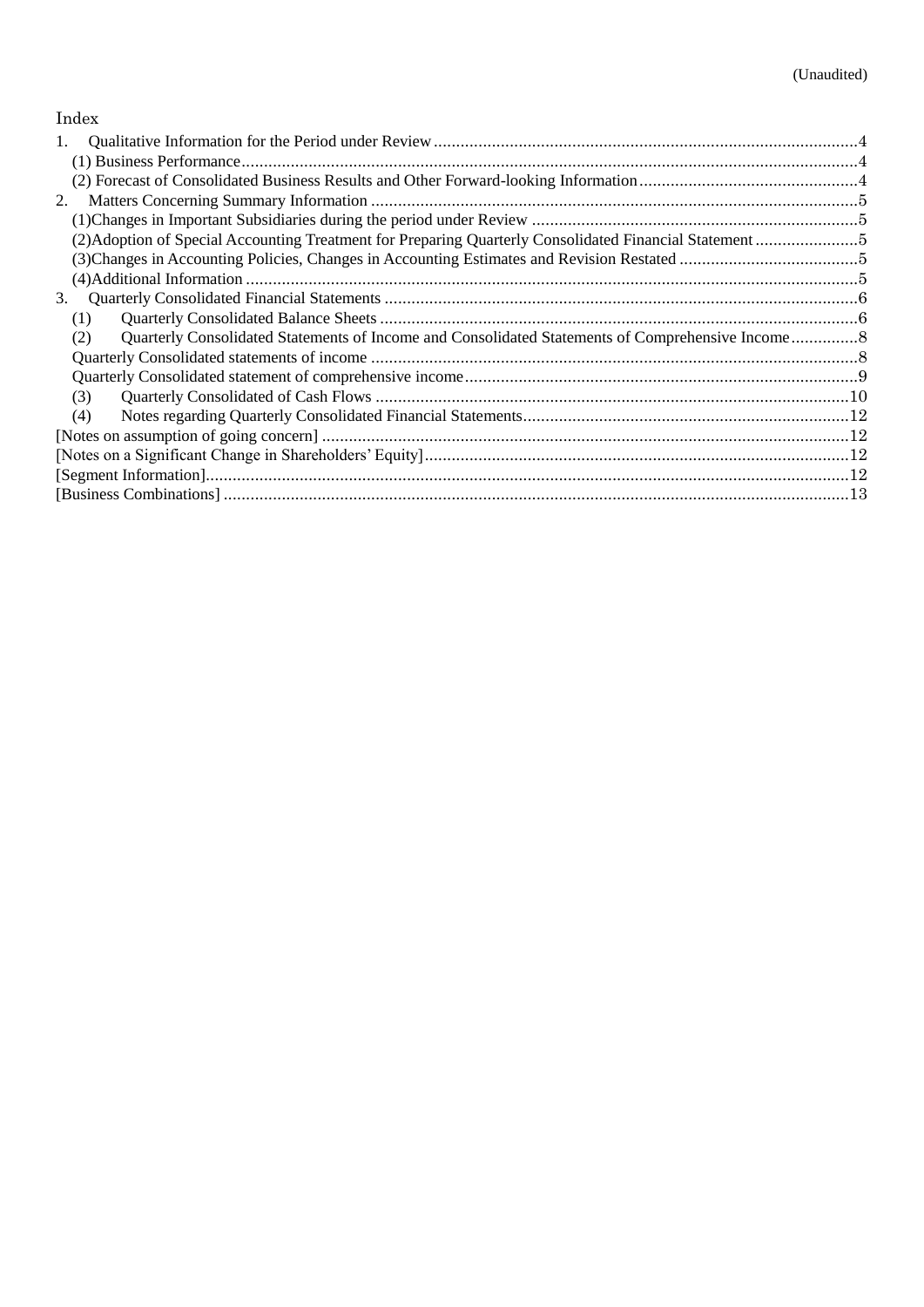### <span id="page-3-0"></span>**1. Qualitative Information for the Period under Review**

#### <span id="page-3-1"></span>**(1) Business Performance**

In the Second quarterly of the fiscal year ended November  $30<sup>th</sup>$ , 2015, the Japanese economy has shown signs of modest recovery by weakening yen as a result of additional money easing and higher stock prices concerning the economic policy. However, the management environment still remains harsh and uncertain because of weakness from consumer sentiment and the downside risk of the global economy.

In the global economy, the economic recovery of the U.S. and other developed countries economy are expected to continue. On the other hand, the European debt crisis and slowdown in economic expansion in China are uncertainly.

In such a situation, our group is moving forward a growth strategy by expansion of a global sales channel and production base, under the mid-long term plan 'Transforming ourselves into a company with global growth'.

As a result, in the current quarterly performance reach net sales ¥ 21,418million (increased by 24.6% from a year earlier), operating income ¥874 million (increased by 30.5% from a year earlier), ordinary income ¥1,026 million (increased by 49.4% from a year earlier), net income ¥516 million (decreased by 14.0% from a year earlier).

The exchange rate used for the consolidated financial statement of the year earlier quarter end as below: ¥102.92 to the U.S. dollar, ¥141.61 to the euro, ¥16.58 to the Chinese yuan, ¥13.27 to the Hong Kong dollar, ¥3.38 to the Taiwan dollar, ¥0.0049 to the Vietnamese dong, ¥3.16 to the Thai baht.

Segment information as below

#### [Japan]

As for the apparel division, sales of the parts for major retailers and sports apparel manufacturer in Japan, EU and the U.S. are increased.

In the consumer product division, sales of OEM product for consumer goods and shoes are increased.

As a result, net sales were ¥14,021 million (increased by 4.8% from a year earlier).

### [Asia]

As for the apparel division, sales for infant's wear manufacturer in EU and the U.S. are increased.

In the consumer product division, sales of the parts of healthcare goods for Europe and America and sales of the automobile interior component for Japanese auto makers are increased.

From the current fiscal year, the performance of GSG (SCOVILL)FASTENERS ASIA LIMITED and SCOVILL FASTENERS INDIA PVT. LTD which became consolidated subsidiaries of our group are reflected.

As a result, net sales were ¥4,036 million (increased by 55.3% from a year earlier).

[Europe and the U.S.]

As for the apparel division, sales of the parts for medical industry increased in the U.S.. Also, sales of the parts for working wear in Europe increased.

In the consumer product division, sales of automobile interior article for Japanese automobile manufacture in the U.S. Also, sales of automobile interior article for Europe automobile manufacture and component for camera in Europe increased.

From the current fiscal year, the performance of GSG FASTENERS, LLC and SCOVILL FASTENERS UK LIMITED which became consolidated subsidiaries of our group are reflected.

As a result, net sales were ¥3,359 million (increased by 177.4% from a year earlier).

### <span id="page-3-2"></span>**(2) Forecast of Consolidated Business Results and Other Forward-looking Information**

Currently, there has been no change in the consolidated forecast of FY2015, which was previously announced at January  $14<sup>th</sup>$ , 2015.

The exchange rate used for the consolidated financial statement of the current quarter end as below: ¥120.27 to the U.S. dollar, ¥130.41 to the euro, ¥19.37 to the Chinese yuan, ¥15.51 to the Hong Kong dollar, ¥3.85 to the Taiwan dollar, ¥0.0056 to the Vietnamese dong, ¥3.69 to the Thai baht.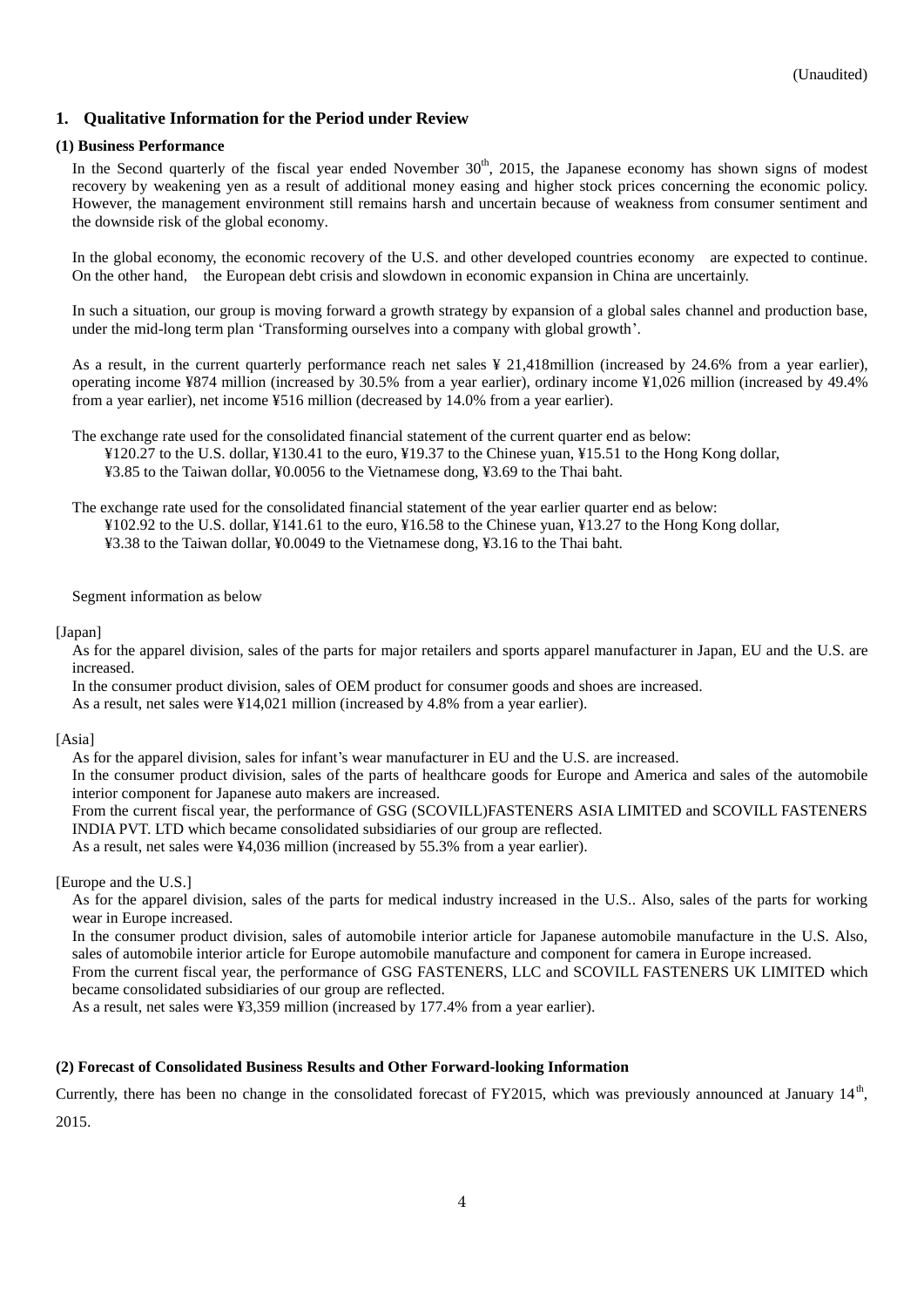### <span id="page-4-0"></span>**2. Matters Concerning Summary Information**

### <span id="page-4-1"></span>**(1)Changes in Important Subsidiaries during the period under Review**

Not applicable

#### <span id="page-4-2"></span>**(2)Adoption of Special Accounting Treatment for Preparing Quarterly Consolidated Financial Statement** Not applicable.

### <span id="page-4-3"></span>**(3)Changes in Accounting Policies, Changes in Accounting Estimates and Revision Restated**

(Changes in Accounting Principal)

(Adoption of the accounting standard concerning retirement benefit plan)

The company applied "Accounting standard concerning retirement benefit (ASBJ Statement No.26, May 17, 2013)" (hereinafter referred to as the "Accounting standard of retirement benefit") and "Guideline on accounting standers concerning retirement benefit (ASBJ Guideline No.25, May 17, 2013" (hereinafter referred to as the "Guideline of retirement benefit") from the First quarter of the current consolidated fiscal year. The company has reviewed the calculation of liabilities for retirement benefit and retirement benefit cost and changed service period basis as the attribution method to benefit formula from straight-line attribution. Also, the company changed the determination of the discount rate to the method using the weighted average rate reflected the period and the cost which expect payment.

The adoption of the accounting standard of retirement benefit is based on the Accounting Standards for retirement benefit No.37. The impact of this change was adjusted for retained earnings.

As a result, assets for retirement benefit were ¥115,476 thousand, liability for retirement benefit were ¥50,643 thousand and retained earnings were increased ¥41,752 thousand at the beginning from the First quarter of the current consolidated fiscal year. The impact on Second quarter earnings as a result of this change was insignificant.

### <span id="page-4-4"></span>**(4)Additional Information**

(The Transaction for the Board Incentive Plan Trust)

The Board Incentive Plan Trust was approved by the general shareholders meeting held on February 26, 2015. The main objective of this scheme is to increase the board members' motivation to make contributions to improve business performance and increase enterprise value.

Trust transaction is accounted based on "Practical handling concerning the delivering of company outstanding shares to employee through the trust" (ASBJ PITF No.30 of March 26, 2015).

(1) Summary of the Transaction

This system is a performance-based stock compensation which delivers treasury stock to directors by level of achievement for sales and operating profit of each fiscal year. However, board member may receive the grant of the company shares at the time of retirement.

(2) Remaining treasury stock in the trust

Remaining treasury stock in the trust is recorded in net assets as treasury stock by book value of the trust. The book value of the treasury stock at the end of the second quarter of current fiscal year is ¥168,000 thousand. The number of the treasury stock at the end of the second quarter of current fiscal year is 175 thousand.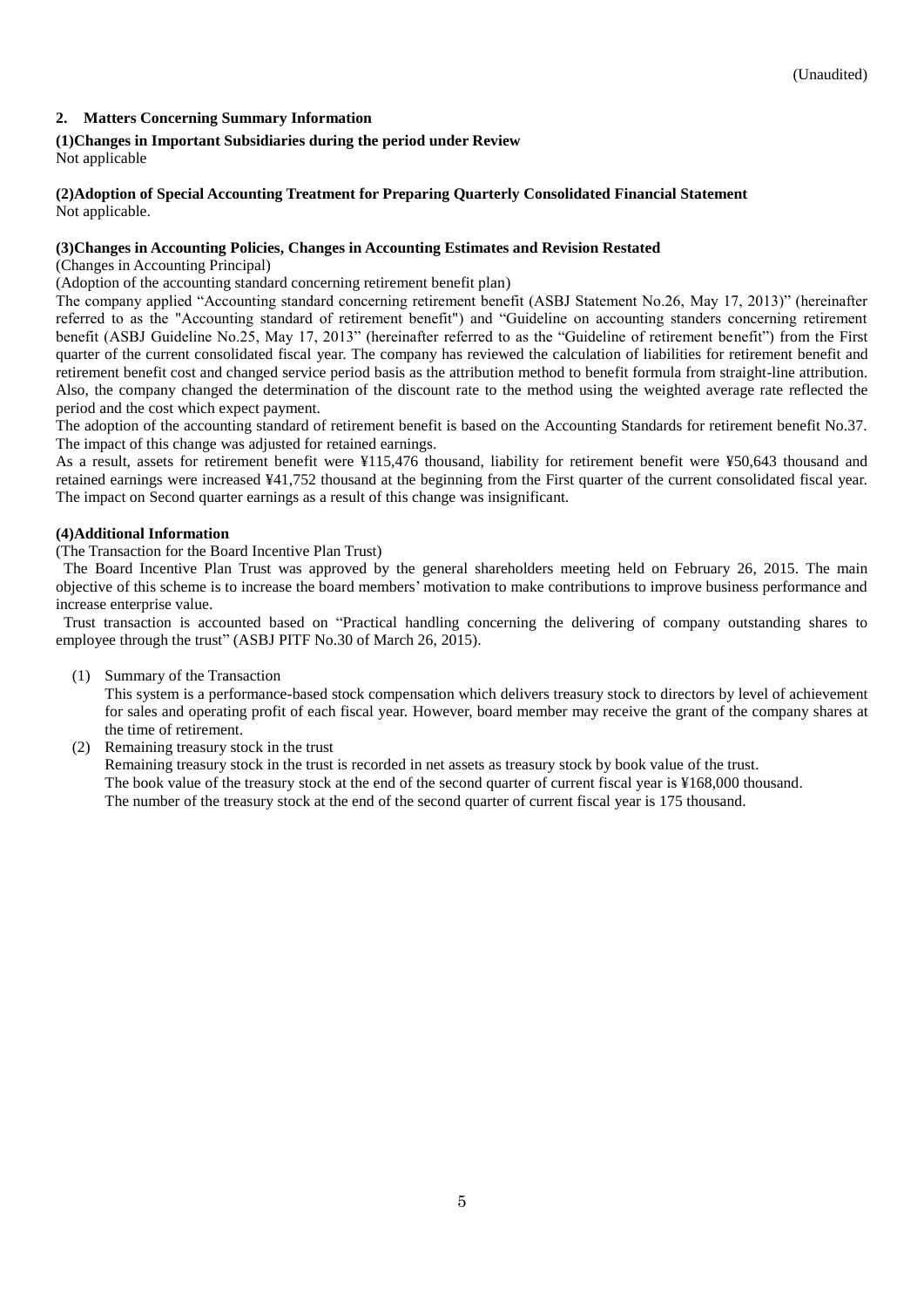### <span id="page-5-0"></span>**3. Quarterly Consolidated Financial Statements**

### <span id="page-5-1"></span>**(1) Quarterly Consolidated Balance Sheets**

|                                             | FY 2014                   | FY 2015              |
|---------------------------------------------|---------------------------|----------------------|
|                                             | (As of November 30, 2014) | (As of May 31, 2015) |
|                                             | Thousands of yen          | Thousands of yen     |
| <b>Assets</b>                               |                           |                      |
| <b>Current assets</b>                       |                           |                      |
| Cash and deposits                           | 7,862,616                 | 8,220,681            |
| Notes and accounts receivable               | 10,388,944                | 10.653,634           |
| Inventory                                   | 4,557,407                 | 4,750,906            |
| Other current assets                        | 1,445,161                 | 1,262,237            |
| Allowance for doubtful accounts             | $\Delta$ 36,023           | $\triangle$ 40,458   |
| <b>Total current assets</b>                 | 24,218,105                | 24,847,000           |
| <b>Fixed assets</b>                         |                           |                      |
| <b>Tangible fixed assets</b><br>Land        | 6,158,454                 | 6,174,500            |
| Other tangible fixed assets                 | 3,953,100                 | 4,208,384            |
| <b>Total tangible fixed assets</b>          | 10,111,554                | 10,382,885           |
| <b>Intangible fixed assets</b>              |                           |                      |
| Goodwill                                    | 4,210,819                 | 3,814,157            |
| Other Intangible fixed assets               | 490,811                   | 1,586,347            |
| <b>Total intangible fixed assets</b>        | 4,701,630                 | 5,400,505            |
| <b>Investments and other fixed assets</b>   |                           |                      |
|                                             |                           |                      |
| Investment securities                       | 5,262,788                 | 5,822,032            |
| Net defined benefit asset                   | 238,158                   | 354,495              |
| Other fixed assets                          | 1,190,897                 | 935,100              |
| Allowance for doubtful account              | $\Delta$ 129,635          | $\triangle$ 127,407  |
| Total investments and other fixed assets    | 6,562,209                 | 6,984,221            |
| <b>Total fixed assets</b>                   | 21,375,394                | 22,767,611           |
| <b>Total assets</b>                         | 45,593,500                | 47,614,612           |
| <b>Liabilities</b>                          |                           |                      |
| <b>Current liabilities</b>                  |                           |                      |
| Notes and accounts payable                  | 4,588,697                 | 4,486,667            |
| Short-term loans payable                    | 4,960,000                 | 4,970,000            |
| Current portion of long-term debt           | 375,396                   | 375,396              |
| Accrued tax payable                         | 313,950                   | 506,487              |
| Reserve for bonuses                         | 136,269                   | 116,545              |
| Reserve for director's bonuses              | 48,100                    | 84,221               |
| Other current liabilities                   | 1,460,848                 | 1,312,796            |
| <b>Total current liabilities</b>            | 11,883,262                | 11,852,114           |
| <b>Fixed liabilities</b>                    |                           |                      |
| Long-term debt                              | 911,873                   | 724,175              |
| Provision for director's retirement benefit | 129,608                   | 54,008               |
| Reserve for benefit allowance               | 4,626                     | 10,804               |
| Provision for environmental measures        | 23,658                    | 26,370               |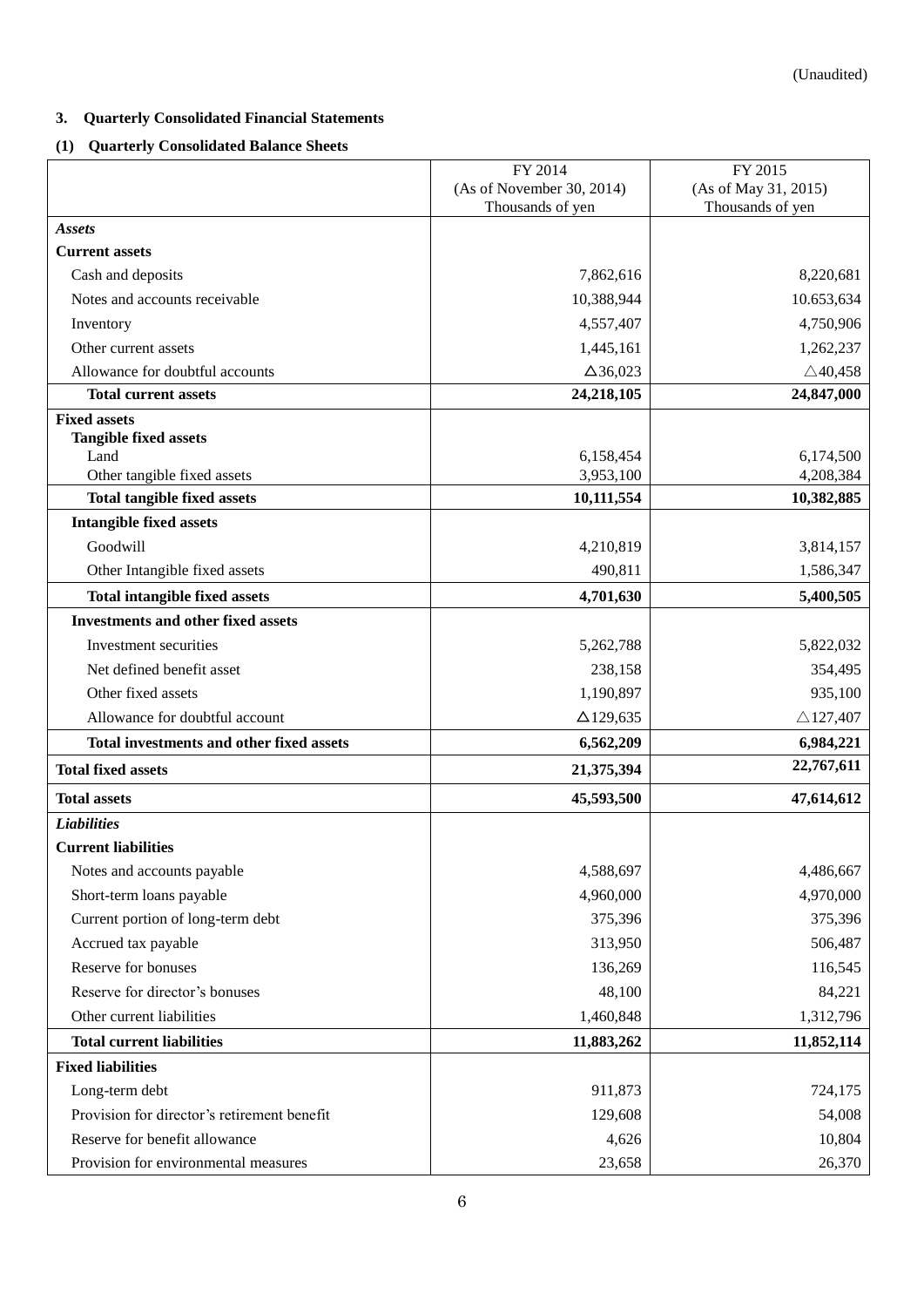(Unaudited)

| Net defined benefit liability                         | 752,563          | 801,187             |
|-------------------------------------------------------|------------------|---------------------|
| Other fixed liabilities                               | 2,399,103        | 2,665,098           |
| <b>Total fixed liabilities</b>                        | 4,221,432        | 4,281,643           |
| <b>Total liabilities</b>                              | 16,104,695       | 16, 133, 757        |
| <b>Net Assets</b>                                     |                  |                     |
| <b>Shareholders' equity</b>                           |                  |                     |
| Capital                                               | 3,532,492        | 3,532,492           |
| Capital surplus                                       | 3,395,115        | 3,498,720           |
| Retained earnings                                     | 21,364,202       | 21,749,804          |
| Treasury stock                                        | $\Delta$ 680,993 | $\triangle$ 784,589 |
| Total shareholders' equity                            | 27,610,816       | 27,996,427          |
| Other comprehensive income                            |                  |                     |
| Valuation difference on available-for-sale securities | 1,812,097        | 2,377,011           |
| Deferred gains or losses on hedges                    | $\Delta$ 1,853   | $\triangle 872$     |
| Difference in revaluation of land                     | $\Delta$ 586,591 | $\triangle$ 528,197 |
| Foreign currency translation adjustment               | 545,742          | 1,541,439           |
| Remeasurement of defined benefit plans                | 108,593          | 95,046              |
| Total other comprehensive income                      | 1,877,988        | 3,484,427           |
| <b>Minority interests</b>                             |                  |                     |
| <b>Total net assets</b>                               | 29,488,805       | 31,480,854          |
| <b>Total liabilities and net assets</b>               | 45,593,500       | 47,614,612          |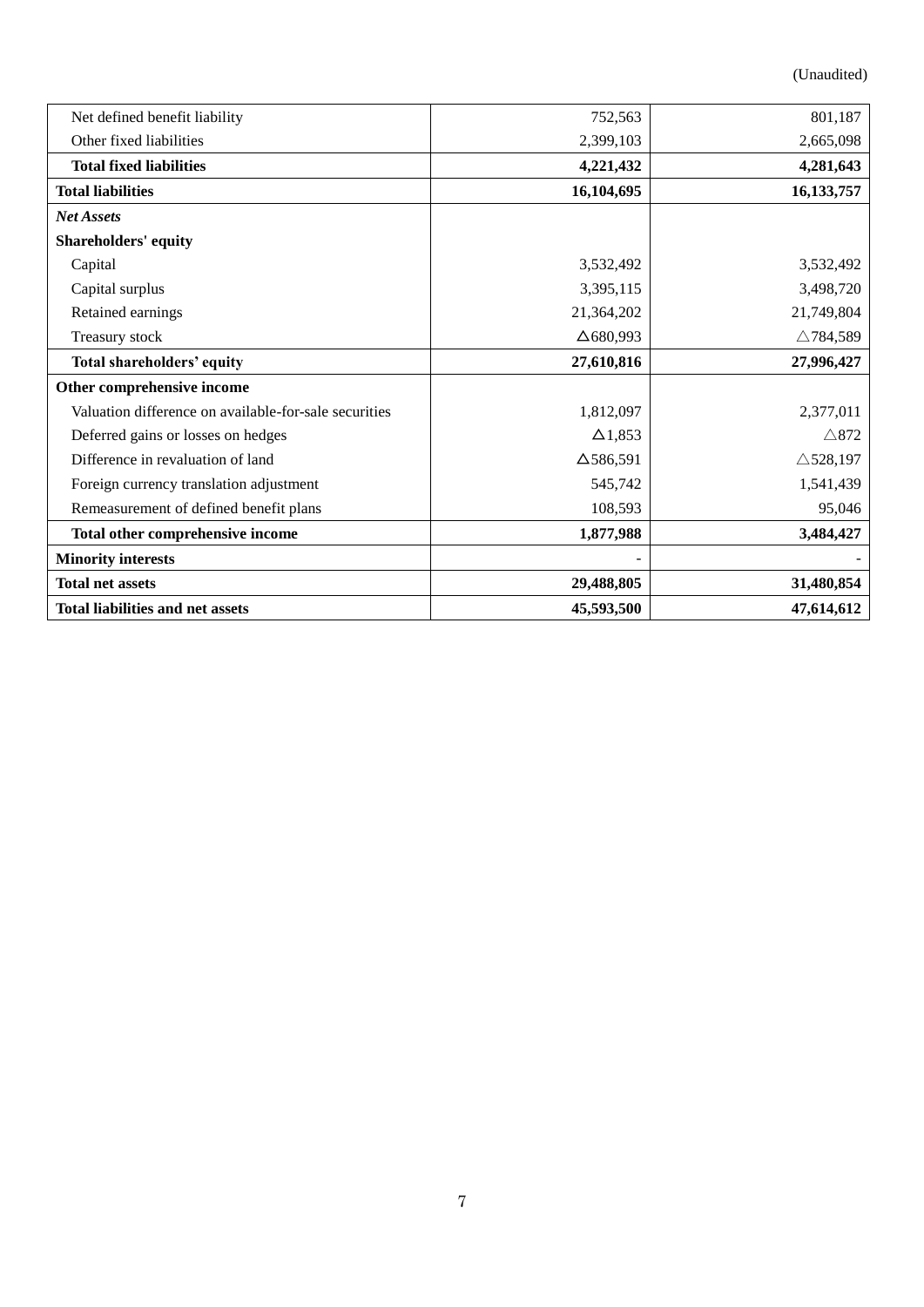## <span id="page-7-0"></span>**(2) Quarterly Consolidated Statements of Income and Consolidated Statements of Comprehensive Income**

# <span id="page-7-1"></span>**Quarterly Consolidated statements of income**

**The Second Quarter accounting period**

|                                                                    | FY 2014                   | FY 2015                   |
|--------------------------------------------------------------------|---------------------------|---------------------------|
|                                                                    | (December 1, 2013 through | (December 1, 2014 through |
|                                                                    | May 31, 2014)             | May 31, 2015)             |
|                                                                    | Thousands of yen          | Thousands of yen          |
| <b>Net sales</b>                                                   | 17,189,916                | 21,418,115                |
| <b>Cost of sales</b>                                               | 12,780,869                | 15,945,011                |
| <b>Gross profit</b>                                                | 4,409,046                 | 5,473,103                 |
| Total selling, general and administrative expense                  | 3,739,073                 | 4,598,955                 |
| <b>Operating Income</b>                                            | 669,973                   | 874,148                   |
| Non-operating income                                               |                           |                           |
| Interest received                                                  | 11,305                    | 11,716                    |
| Dividends received                                                 | 22,341                    | 44,184                    |
| Rent on real estate                                                | 37,179                    | 38,499                    |
| Foreign exchange gains                                             | 2,234                     | 66,427                    |
| Equity in earnings of affiliates                                   | 14,720                    | 19,681                    |
| Other non-operating income                                         | 21,323                    | 67,464                    |
| <b>Total non-operating income</b>                                  | 109,104                   | 247,972                   |
| Non-operating expenses                                             |                           |                           |
| Interest paid                                                      | 4,844                     | 10,740                    |
| Cash discount on sales                                             | 48,695                    | 43,584                    |
| Others non-operating expense                                       | 38,313                    | 40,878                    |
| <b>Total non-operating expense</b>                                 | 91,852                    | 95,203                    |
| <b>Ordinary Income</b>                                             | 687,225                   | 1,026,918                 |
| <b>Extra ordinary income</b>                                       |                           |                           |
| Gains on sales of fixed assets                                     | 265,335                   | 158,629                   |
| Gains on sales of securities                                       | 116,099                   | 76,953                    |
| <b>Total extra ordinary income</b>                                 | 381,435                   | 235,583                   |
| <b>Extra ordinary loss</b>                                         |                           |                           |
| Loss on sales of fixed assets                                      |                           | 1,140                     |
| Loss on disposal of fixed assets<br>Loss on liquidation affiliates | 3,047<br>49,170           | 8,613<br>301,721          |
|                                                                    |                           |                           |
| <b>Total extra ordinary loss</b>                                   | 52,217                    | 311,475                   |
| Net income before taxes and other adjustment                       | 1,016,443                 | 951,025                   |
| Corporate, inhabitant and business taxes                           | 397,515                   | 494,668                   |
| Adjustments to corporate and other taxes                           | 18,605                    | $\triangle 60,204$        |
| <b>Total income taxes</b>                                          | 416,121                   | 434,463                   |
| Income before minority interest                                    | 600,321                   | 516,562                   |
| Minority interest                                                  |                           |                           |
| Net income                                                         | 600,321                   | 516,562                   |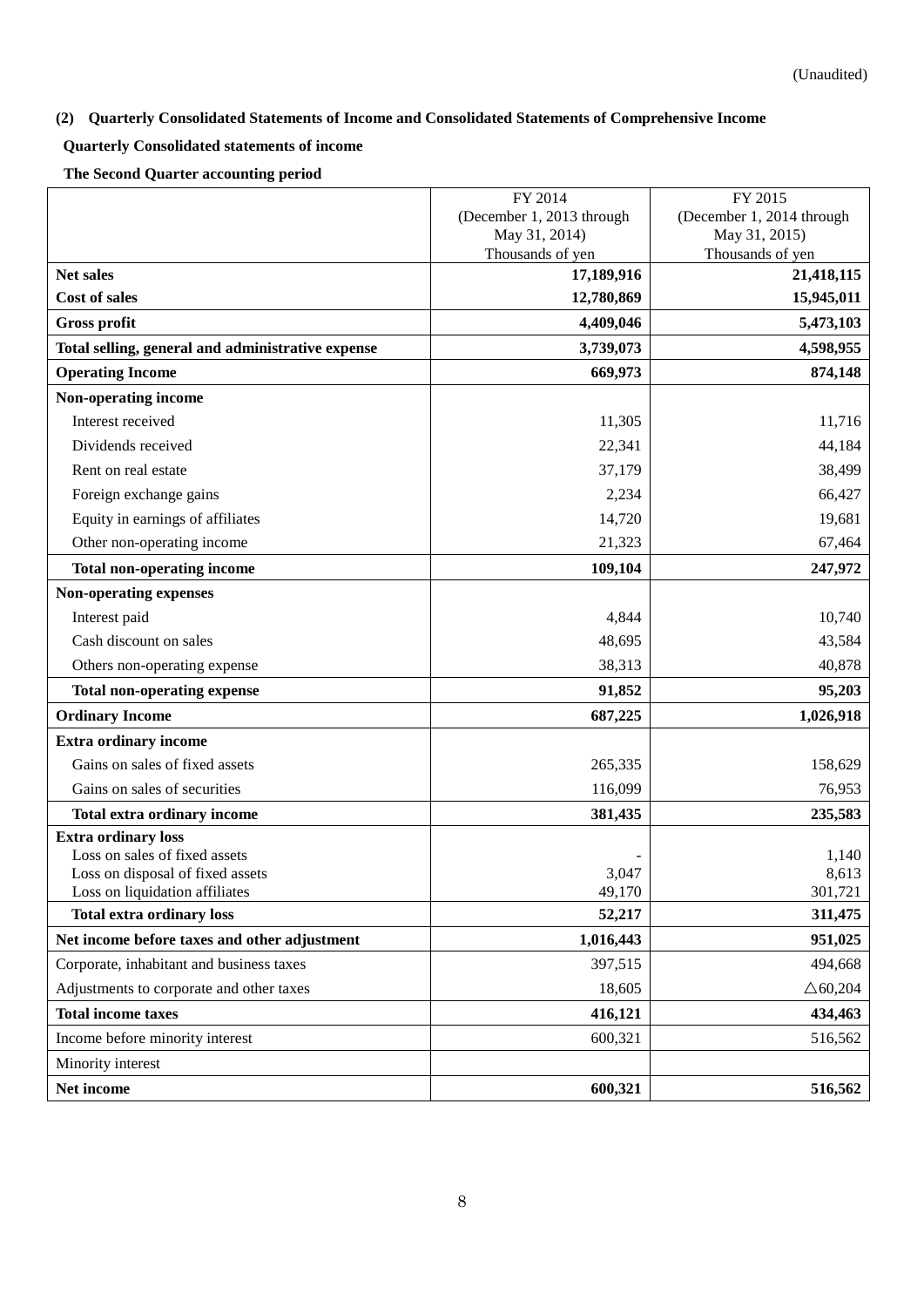# <span id="page-8-0"></span>**Quarterly Consolidated statement of comprehensive income**

|                                                    | FY 2014                                                | FY 2015            |
|----------------------------------------------------|--------------------------------------------------------|--------------------|
|                                                    | (December 1, 2013 through<br>(December 1, 2014 through |                    |
|                                                    | May 31, 2014)                                          | May 31, 2015)      |
|                                                    | Thousands of yen                                       | Thousands of yen   |
| Income before minority interests                   | 600,321                                                | 516,562            |
| Other comprehensive income                         |                                                        |                    |
| Other gain (loss) on available-for-sale securities | 92,039                                                 | 564,914            |
| Deferred gains or losses on hedges                 | $\Delta$ 398                                           | 980                |
| Difference in revaluation of land                  |                                                        | 76,556             |
| Foreign currency translation adjustment            | 220,685                                                | 995,696            |
| Remeasurements of defined benefit plans            |                                                        | $\triangle$ 13,547 |
| Total other comprehensive income                   | 312,326                                                | 1,624,601          |
| <b>Comprehensive income</b>                        | 912,648                                                | 2,141,163          |
| (Breakdown)                                        |                                                        |                    |
| Comprehensive income attribute to the parent       | 912,648                                                | 2,141,163          |
| Comprehensive income attribute to the<br>minority  |                                                        |                    |
| shareholders                                       |                                                        |                    |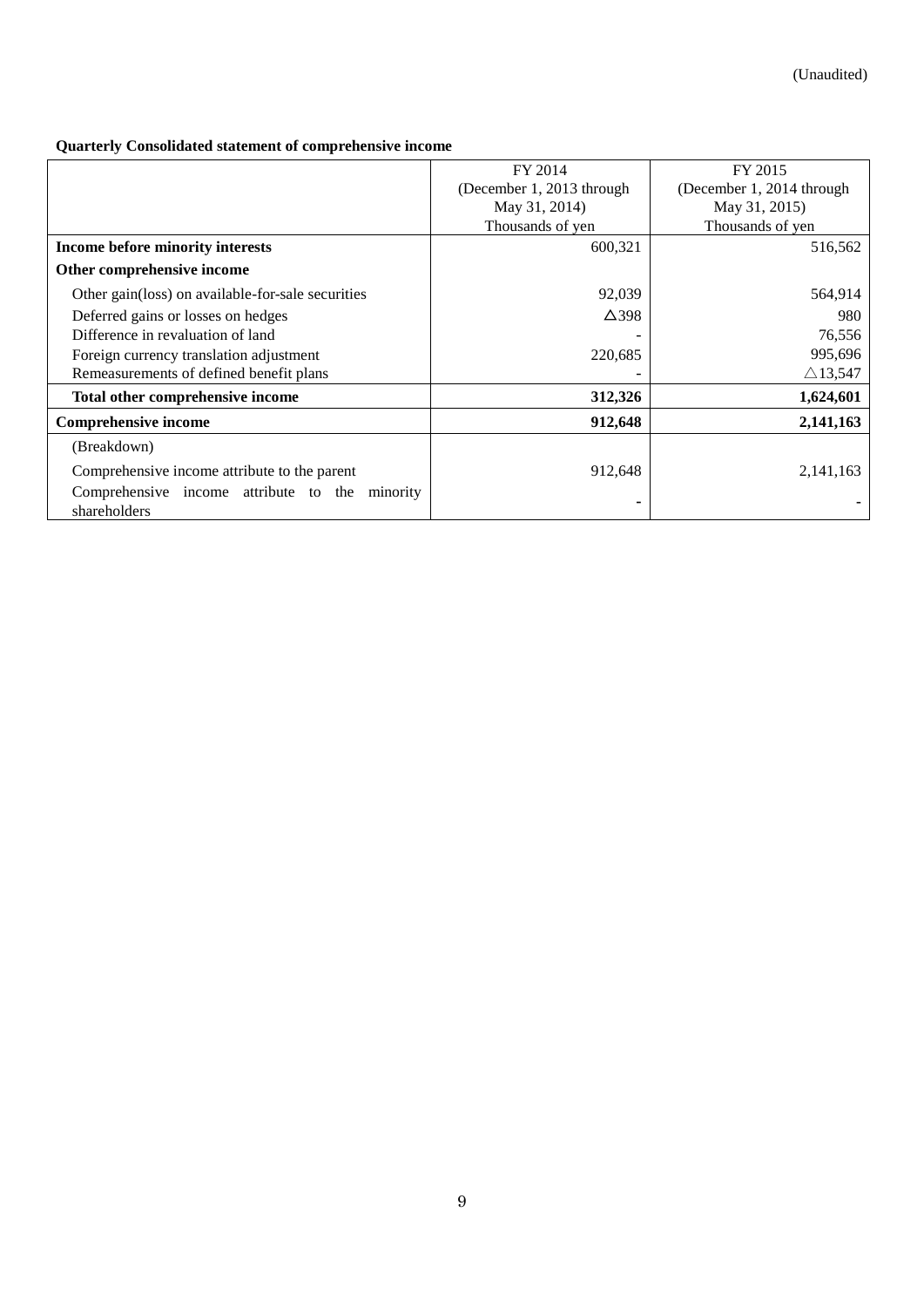### <span id="page-9-0"></span>**(3) Quarterly Consolidated of Cash Flows**

|                                                        | FY 2014                                                | FY 2015                           |
|--------------------------------------------------------|--------------------------------------------------------|-----------------------------------|
|                                                        | (December 1, 2013 through<br>(December 1, 2014 through |                                   |
|                                                        | May 31, 2014)<br>Thousands of yen                      | May 31, 2015)<br>Thousands of yen |
| <b>Cash flows from operating activities</b>            |                                                        |                                   |
| Income (loss) before income taxes                      | 1,016,443                                              | 951,025                           |
| Depreciation and amortization                          | 199,978                                                | 346,515                           |
| Amortization of goodwill                               |                                                        | 118,803                           |
| Change in provision for bonus                          | $\Delta$ 25,063                                        | $\triangle$ 24,160                |
| Change provision for retirement benefits               | $\Delta$ 43,741                                        |                                   |
| Changes in net defined benefit asset                   |                                                        | $\triangle$ 116,336               |
| Changes net defined benefit liability                  |                                                        | 48,624                            |
| Change in reverse for retirement benefits for officers | $\Delta$ 59,029                                        | $\triangle$ 75,600                |
| Changes in reverse for employee stock ownership plan   | 5,478                                                  | 6,177                             |
| Change in allowance for doubtful accounts              | 2,258                                                  | 1,348                             |
| Interest income and dividends income                   | $\Delta$ 33,646                                        | $\triangle$ 55,900                |
| Interest paid                                          | 4,844                                                  | 10,740                            |
| Equity in net income of affiliates                     | $\Delta$ 14,720                                        | $\triangle$ 19,681                |
| Gains from sale of fixed assets                        | $\Delta$ 265,335                                       | $\triangle$ 157,489               |
| Gains from sale of investment securities               | $\Delta$ 116,099                                       | $\triangle$ 76,953                |
| Loss on disposal of fixed assets                       | 3,047                                                  | 8,613                             |
| Loss on liquidation of affiliates                      | 49,170                                                 | 301,721                           |
| Change in notes and accounts                           | 108,552                                                | 26,462                            |
| Change in inventory                                    | $\Delta$ 196,802                                       | 16,988                            |
| Change in account payable                              | 48,072                                                 | $\triangle$ 339,745               |
| Others                                                 | $\Delta$ 105,234                                       | 63,562                            |
| Subtotal                                               | 578,170                                                | 1,034,718                         |
| Proceed from interest and dividends income             | 33,460                                                 | 56,047                            |
| Payment of interest                                    | $\Delta$ 5,404                                         | $\Delta$ 11,288                   |
| Payment of corporate tax                               | $\Delta$ 359,112                                       | $\Delta$ 280,392                  |
| Net cash(used in)provided by operating activities      | 247,113                                                | 799,085                           |
| <b>Cash flows from investing activities</b>            |                                                        |                                   |
| Decrease in time deposit                               | $\Delta$ 8,788                                         | $\Delta$ 24,196                   |
| Purchase of investment securities                      | $\Delta$ 7,803                                         | $\Delta$ 18,241                   |
| Increase of sale for investment securities             | 145,000                                                | 194,847                           |
| Purchase of stocks of Subsidiaries                     | $\Delta$ 850,748                                       | $\Delta$ 261,500                  |
| Purchase of tangible fixed assets                      | $\Delta$ 296,877                                       | $\Delta$ 325,465                  |
| Proceeds from sale for tangible fixed assets           | 390,176                                                | 212,665                           |
| Purchase of intangible fixed assets                    | $\Delta$ 24,667                                        | $\Delta$ 6,923                    |
| Proceeds from loans receivable                         | 27,402                                                 | 30,026                            |
| Others                                                 | $\Delta$ 16,753                                        | $\Delta$ 14,743                   |
| Net cash provided by (used in) investing activities    | $\triangle$ 643,060                                    | $\triangle$ 213,521               |
| <b>Cash flows from financing activities</b>            |                                                        |                                   |
| Changes in short-term debt                             | 100,000                                                | 10,000                            |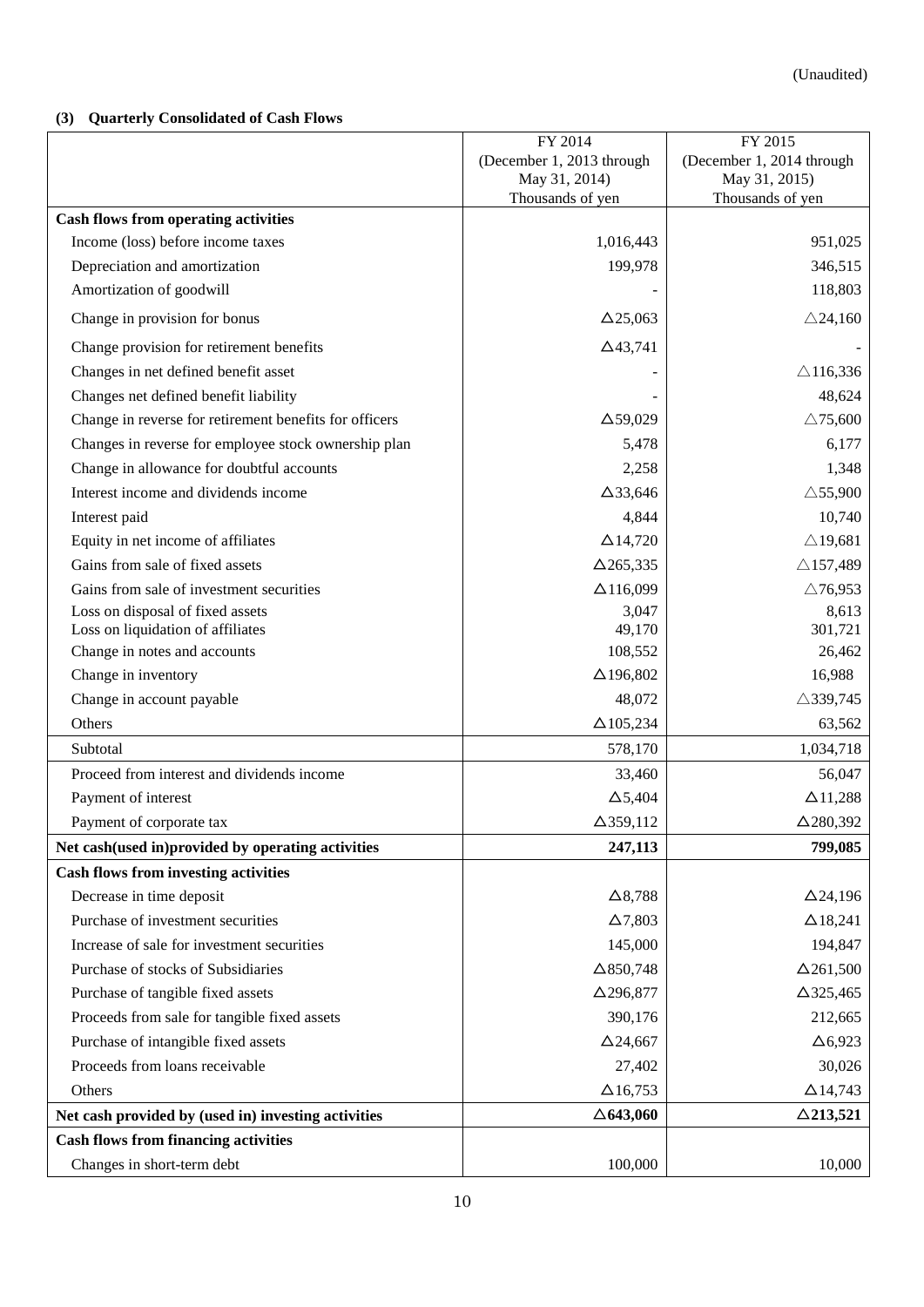(Unaudited)

| Repayments of lease obligations                       | $\Delta 62,840$  | $\Delta$ 76,215     |
|-------------------------------------------------------|------------------|---------------------|
| Proceeds from long-term loans payable                 | 1,500,000        |                     |
| Repayment of long-term loans                          | $\Delta$ 25,033  | $\Delta$ 187,698    |
| Proceeds from sale from treasury stock                |                  | 168,009             |
| Payments to acquire treasury stock                    |                  | $\Delta$ 168,000    |
| Payments of dividends                                 | $\Delta$ 161,510 | $\Delta$ 190,875    |
| Net cash used in financing activities                 | 1,350,615        | $\triangle$ 444,779 |
| Effects of exchange rate on cash and cash equivalents | 68,499           | 135,477             |
| Net increase (decrease) in cash and cash equivalents  | 1,023,168        | 276,261             |
| Cash and cash equivalents at beginning of year        | 6,366,363        | 6,847,667           |
| Cash and cash equivalents at the end of the period    | 7,389,532        | 7,123,928           |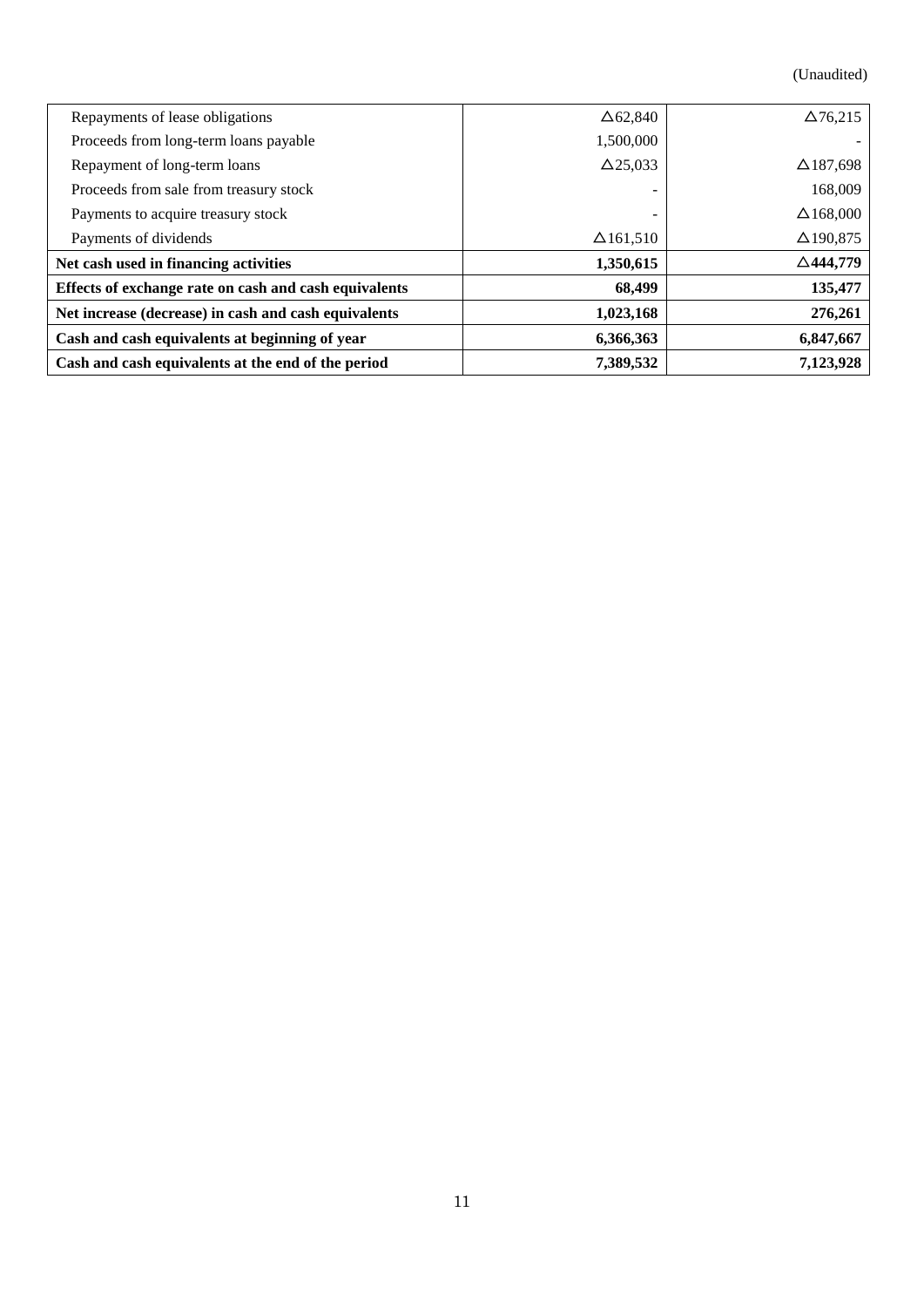### <span id="page-11-0"></span>**(4) Notes regarding Quarterly Consolidated Financial Statements**

<span id="page-11-1"></span>[Notes on assumption of going concern**]** Not applicable.

<span id="page-11-2"></span>[Notes on a Significant Change in Shareholders' Equity]

Not applicable

.

<span id="page-11-3"></span>[Segment Information]

1. The 2<sup>nd</sup> quarter of FY 2014 (December 1, 2013 through May 31, 2014)

The information on net sales, income or loss, assets and other items by reportable segment

|                                  |                    |           |           |            |                      | (Thousands of yen) |
|----------------------------------|--------------------|-----------|-----------|------------|----------------------|--------------------|
|                                  | Reportable Segment |           |           |            | Adjustment           | Consolidate        |
|                                  | Japan              | Asia      | EU and US | Total      | (Note 1)             | d                  |
|                                  |                    |           |           |            |                      | <b>Statement</b>   |
|                                  |                    |           |           |            |                      | Amount             |
|                                  |                    |           |           |            |                      | (Note 2)           |
| <b>Net Sales</b>                 |                    |           |           |            |                      |                    |
| Sales to external customers      | 13,378,782         | 2,599,959 | 1,211,173 | 17,189,916 | -                    | 17,189,916         |
| sales<br>and<br>Inter<br>segment |                    |           |           |            |                      |                    |
| transfer                         | 1,130,806          | 1,158,743 | 1,650     | 2,291,199  | $\Delta 2, 291, 199$ |                    |
| Total                            | 14,509,588         | 3,758,702 | 1,212,824 | 19,481,116 | $\Delta 2, 291, 199$ | 17,189,916         |
|                                  |                    |           |           |            |                      |                    |
| Segment income                   | 550,245            | 158,542   | 108,001   | 816,789    | $\Delta$ 146,815     | 669,973            |

(Notes)

1. Adjustment of  $\frac{1}{2}$  146,815 thousand includes  $\frac{1}{2}$  143,397 thousand -corporate expenses that are not distributed to each reportable segment and other  $\frac{4}{3}$ ,418 thousand.

2. The amounts for income or losses in the reportable segments were subsequently adjusted with the amount of operating income on the quarterly consolidated profit and loss statement.

# 2. The  $2<sup>nd</sup>$  Quarter of FY 2015 (December 1, 2014 through May 31, 2015)

The information on net sales, income or loss, assets and other items by reportable segment

|                                  |            |                    |           |            | (Thousands of yen)       |             |
|----------------------------------|------------|--------------------|-----------|------------|--------------------------|-------------|
|                                  |            | Reportable Segment |           |            |                          | Consolidate |
|                                  | Japan      | Asia               | EU and US | Total      | (Note 1)                 |             |
|                                  |            |                    |           |            |                          | Statement   |
|                                  |            |                    |           |            |                          | Amount      |
|                                  |            |                    |           |            |                          | (Note 2)    |
| Net Sales                        |            |                    |           |            |                          |             |
| Sales to external customers      | 14,021,555 | 4,036,980          | 3,359,579 | 21,418,115 | $\overline{\phantom{0}}$ | 21,418,115  |
| sales<br>and<br>Inter<br>segment |            |                    |           |            |                          |             |
| transfer                         | 1,261,527  | 1,180,898          | 19,106    | 2,461,532  | $\Delta$ 2,461,532       |             |
| Total                            | 15,283,083 | 5,217,878          | 3,378,685 | 23,879,647 | $\Delta$ 2,461,532       | 21,418,115  |
| Segment income                   | 689,422    | 196,204            | 180,522   | 1,066,149  | $\Delta$ 192,000         | 874,148     |

(Notes)

1. Adjustment of ¥ $\triangle$ 192,000 thousand includes ¥ $\triangle$ 166,126 thousand-corporate expenses that are not distributed to each reportable segment and other  $\frac{4}{25,873}$  thousand.

2. The amounts for income or losses in the reportable segments were subsequently adjusted with the amount of operating income on the consolidated profit and loss statement.